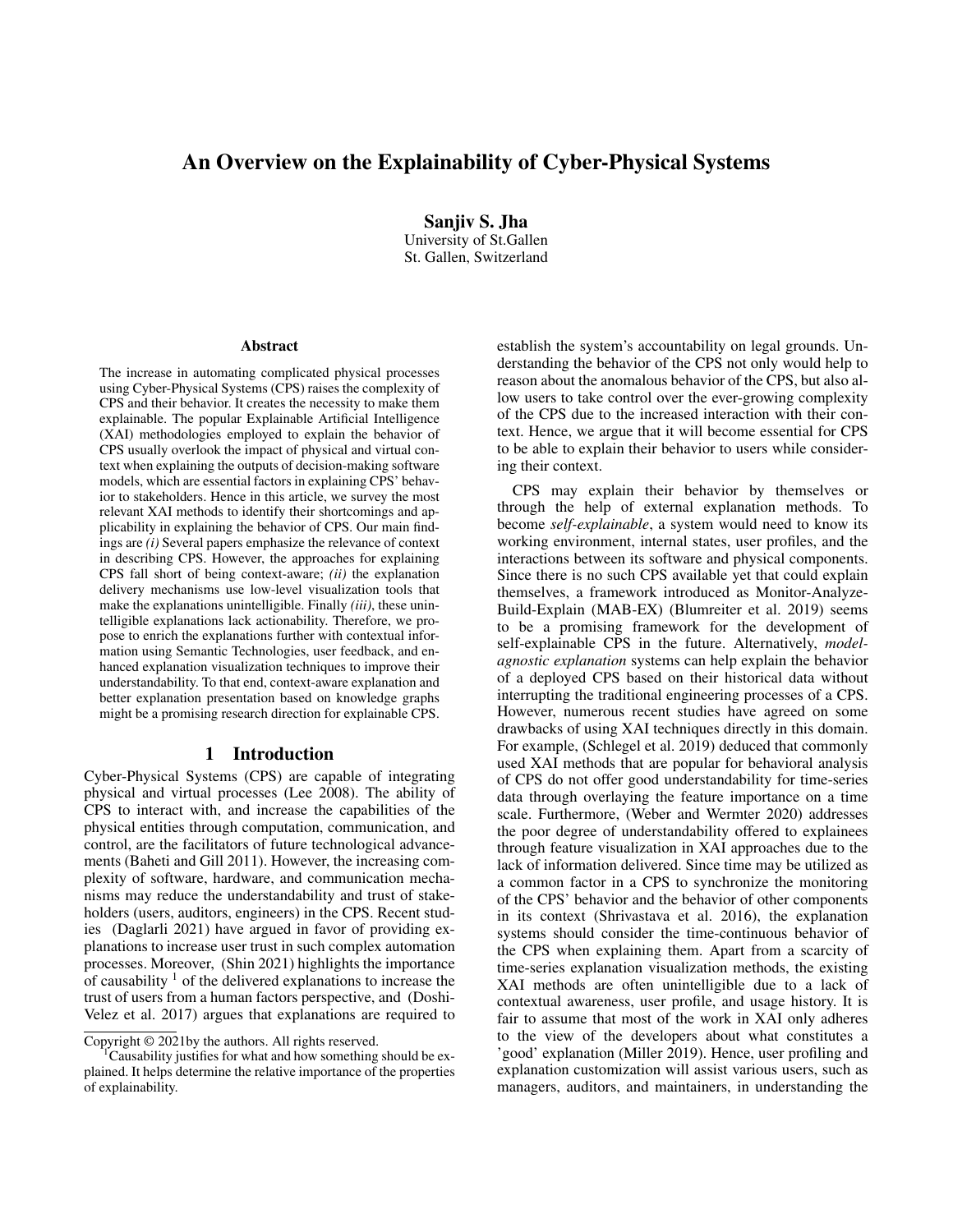system's behavioral logic. We argue that the customized explanations delivered through enhanced visualization techniques will increase users' understandability of the behavior of a CPS. Therefore, we aim to answer the following overarching research question (RQ) through this article:

*RQ: What approaches of today's explanation systems may be applied to better explain the behavior of CPS, and what are the characteristic of CPS that need to be considered in explanation systems that are adapted for CPS?*

To answer the RQ, we review the work done for explainable CPS and XAI in Section 2. Following that, we propose potential extensions and amendments to these explanation systems in Section 3 to enable intelligible and actionable explanations for the behavior of CPS.

# 2 Related Work

This review aims at exploring the literature that surrounds XAI and explainable CPS following the literature review guidelines by (Kitchenham and Charters 2007). To answer the RQ, we selected relevant search terms to form a search query as *explainable Cyber-physical Systems OR Explainability OR "Explainable Cyber-Physical Systems" AND XAI OR "Explainable Artificial Intelligence"*. This search yielded 900 results for the years 2015-2022 on Google Scholar (comparatively more comprehensive academic search engine (Gusenbauer 2019)). Based on the filters applied to include the unique, peer-reviewed work and content scanning of the articles for prototypical explanation methodologies used by the found results, 120 articles stood out, forming the base for our review. This section expands on the findings of the review process by discussing stateof-the-art XAI approaches for CPS applications, contextawareness, and visualization methods employed by the explanation methods.

#### XAI Methods for Explainable CPS

There are many supervised machine learning-based explanation systems available. However, CPS produce a massive amount of unlabeled data that are not useful for creating supervised learning-based explanations. In that regard, (Wickramasinghe et al. 2021) provides an explainable clustering approach based on a self-organizing map for generating global and local explanations from unlabeled data. Global explanations help understand an XAI system as a whole (Kopitar et al. 2019), while local explanation methods describe a single instance involving a smaller group of features. Local explanations are thus more limited in scope but typically lead to better understanding of the feature contributions than global explanation methods (Kopitar et al. 2019). Explanations about the behavior of a (cyber-physical) systems are either *intrinsic* when they can be produced from the inner states and algorithms of that system (Weber and Wermter 2020) through various explanation techniques, or *extrinsic* when given to the CPS from some external entities. For example, user feedback can be a form of extrinsic explanations. A further categorization of the popular XAI methods

|  | Table 1: Categorization of popular XAI methods |  |  |  |
|--|------------------------------------------------|--|--|--|
|--|------------------------------------------------|--|--|--|

| alogonzation of popular <i>in</i> internetto |          |                                |  |  |
|----------------------------------------------|----------|--------------------------------|--|--|
| Scope                                        |          | Approach   Explanation Methods |  |  |
| <b>Intrinsic</b>                             | Model-   | LIME (Ribeiro, Singh,          |  |  |
| (Local and                                   | agnostic | and Guestrin 2016),            |  |  |
| Global)                                      |          | SHAP (Lundberg et              |  |  |
| (Weber and                                   |          | al. 2020), Deep Learn-         |  |  |
| Wermter                                      |          | ing Important FeaTures         |  |  |
| 2020)                                        |          | (DeepLIFT) (Shrikumar,         |  |  |
|                                              |          | Greenside, and Kundaje         |  |  |
|                                              |          | 2017), Layer-wise Rele-        |  |  |
|                                              |          | vance Propagation (Bach et     |  |  |
|                                              |          | al. 2015), Counterfactual      |  |  |
|                                              |          | Explanations (Molnar 2020)     |  |  |
|                                              | Model-   | Guided<br>Back-                |  |  |
|                                              |          |                                |  |  |
|                                              | specific | propagation (Springenberg)     |  |  |
|                                              |          | et al. 2014), Integrated       |  |  |
|                                              |          | Gradients (Sundararajan,       |  |  |
|                                              |          | Taly, and Yan 2017)            |  |  |
| Extrinsic                                    | Feedback | Active or Passive User In-     |  |  |
| (Weber and                                   |          | put (Haque, Aziz, and Rah-     |  |  |
| Wermter                                      |          | man 2014)                      |  |  |
| <b>2020</b> )                                |          |                                |  |  |

can be seen in Table 1. In terms of comprehending causality, (Gilpin et al. 2018) points out that users are only satisfied with explanations when the crucial '*Why?*' and '*Why not?*' questions are answered. In the CPS domain, the key to answering these questions are methods that permit the derivation of *causal understanding* of the relationships between the behavior of a CPS and factors that affect it. (Richens, Lee, and Johri 2020) argues that using counterfactual-based algorithms increases the accuracy in detecting causal factors in medical diagnosis offered using machine learning and medical CPS. Hence, counterfactual explanations may aid in the comprehension of explanations by demonstrating causal relationships between the CPS and the factors influencing CPS' behavior.

#### Contextual Influences of CPS

The cause of behavioral anomalies due to the effect of context (virtual as well as physical phenomena e.g., weather, air pressure, vibrations, latency) of CPS have been studied for many years. It has been quantified using *test chambers* and recently, using several automated data monitoring and analysis-based techniques like feature extraction with limit checking, clustering, and Knowledge-based methods (Lopez et al. 2017; Ricard and Owezarski 2020). To explicitly consider the context of the CPS for the reasoning of the CPS' behavior, recent research works (Sahlab, Jazdi, and Weyrich 2020) (Petnga and Austin 2013) leverage semantic technologies to model and scope the context of the CPS often using expert knowledge. Similarly, (Aryan et al. 2021) gives an example of explainable CPS using ontologies and expert knowledge. For explaining a complex scenario of demand response in a smart grid, the authors use tacit knowledge from domain experts about the events that might happen in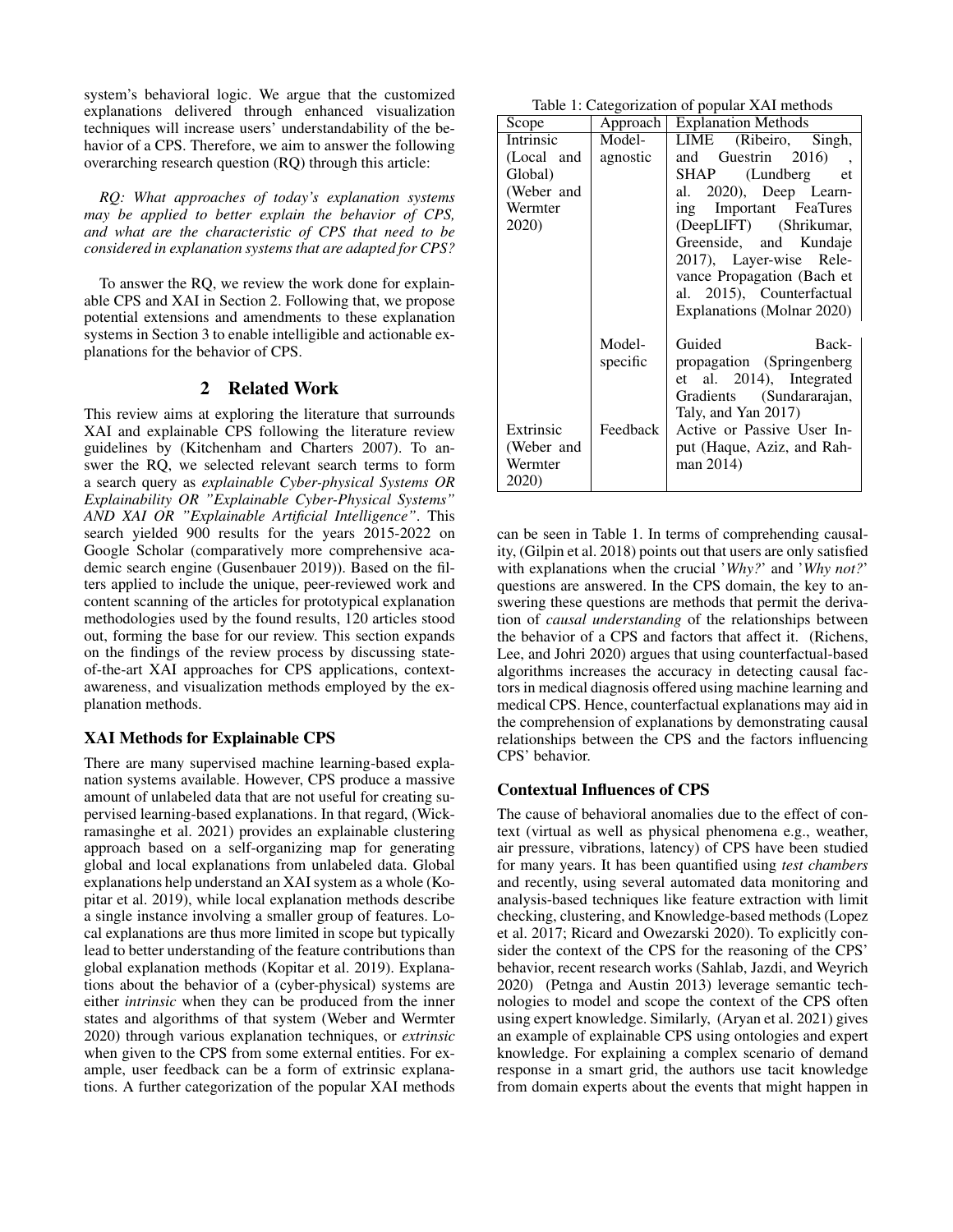the system, including contextual effects on the smart grid system. We argue that a context-aware explanation system may help lower such a dependency on tacit knowledge by learning the contextual influences on the behavior of CPS and continuously updating the context model with new information.

### Explanation Visualization

To better enable human users to understand and reason about the behavior of CPS, researchers have in the past experimented with visualizing CPS' behavior by allowing users to observe the interaction between different components of a CPS through a "Magic Lens" using immersive technologies like augmented reality (Mayer, Hassan, and Sörös 2014). As a result, several new approaches are developing towards immersive visualization of the explanations (Frye, Rowat, and Feige 2020). Recent growth in adopting extended reality methods (for instance, on industrial shop floors) has opened up a range of possibilities to present explanations to the users. Some of the popular visualization techniques used in XAI for better user interpretation of the explanation are Tensor-flow graph visualization (Wongsuphasawat et al. 2017), Digital staining (Cruz-Roa et al. 2013), Limited Scoped Natural Language, and Heatmaps (Zeiler and Fergus 2014). However, the time-continuous nature of CPS is not well represented using the limited feature importance highlighting and overlaying techniques used in various explanation methods studied for this survey. Furthermore, (Schlegel et al. 2019) compares multiple explanation methods (LIME, SHAP, DeepLIFT) for incorporating temporal dimensions to conclude that most of the explanation methods work for specific architectures but are ineffective in conveying the result to increase users' understandability of CPS. (Schlegel et al. 2019) also points out the need for a more sophisticated visualization tool for time series explanations than overlaying of time series data in a heatmap. Such visualization techniques help users see the relationship and data exchange among the CPS and different entities in a context. However, because the interpretation responsibility is left to the user, there is a possibility of misunderstanding, which might result in the explanations becoming less understandable and actionable.

# 3 Discussion and Future Directions

The explanation techniques particular to CPS still require significant research work to make them interpretable and understandable for different types of users. Thus, we propose enhancements and recommend strategies that we believe would benefit the explanation of CPS' behavior:

The first enhancement that we propose to enable the application of XAI systems to CPS is what we refer to as *contextaware explanations*. We believe that a context-aware explanation system will assist users in comprehending the CPS' behavior in previously unconsidered instances (e.g., harsh working conditions and geographical relocation). One of the primary concerns in developing context-aware explanations using a data monitoring and analysis approach is to model the constantly evolving context of CPS. As discussed in Section 2, many recent studies use knowledge graphs to model CPS' context. However, those pre-built knowledge graphs should be updated to stay relevant in the dynamic context of CPS. A recent work that models the context of a pill dispenser system to explain its behavior (Sahlab, Jazdi, and Weyrich 2020) points out the uncertainty of such relationships due to their dynamic nature. Hence, we propose to use the counterfactual explanations method to learn the causal relationships among the factors influencing the behavior of CPS in dynamic contexts. Thus, freshly learned relationships and user feedback can be used to update the context model by the explanation system for further reasoning and future explanations.

In addition, an *enhanced explanation delivery mechanism* based on knowledge graph and counterfactual explanation methods might deliver explanations that are easier to comprehend. Because the explanation is based on the users' understanding of how the system works (in general) and the underlying relationships between physical properties. Users may have a better understanding of how the (cyber-physical) system works in general and why it behaves the way it does in a specific scenario when the CPS' context model and system knowledge are integrated with explanation visualization methodologies. Moreover, the intuitive presentation of explanations and additional information might increase the intelligibility of the explanations. Hence, these explanations can be actionable as users can then act upon the presented explanations using the updated knowledge graph and causal relationships, i.e., the users could adjust the CPS' context and input features to achieve the expected behavior.

# 4 Conclusion

In this paper, we proposed several extensions of explainability systems that would make XAI approaches amenable to explaining the behavior of CPS. We propose that integrating explanation approaches from XAI and semantic technologies, together with contextual information of the CPS, will enable the explanation systems to better explain the behavior of the CPS. Concretely, this could be accomplished through the outlined approaches of context-aware explanations and enhanced explanation learning and delivery.

#### References

Aryan, P. R.; Ekaputra, F. J.; Sabou, M.; Hauer, D.; Mosshammer, R.; Einfalt, A.; Miksa, T.; and Rauber, A. 2021. Explainable cyber-physical energy systems based on knowledge graph. https://doi.org/10.1145/3470481.3472704.

Bach, S.; Binder, A.; Montavon, G.; Klauschen, F.; Müller, K.-R.; and Samek, W. 2015. On pixel-wise explanations for non-linear classifier decisions by layer-wise relevance propagation. *PloS one* 10.

Baheti, R., and Gill, H. 2011. Cyber-physical systems. *The impact of control technology* 12.

Blumreiter, M.; Greenyer, J.; Garcia, F. J. C.; Klös, V.; Schwammberger, M.; Sommer, C.; Vogelsang, A.; and Wortmann, A. 2019. Towards self-explainable cyber-physical systems. In *2019 ACM/IEEE 22nd International Confer-*